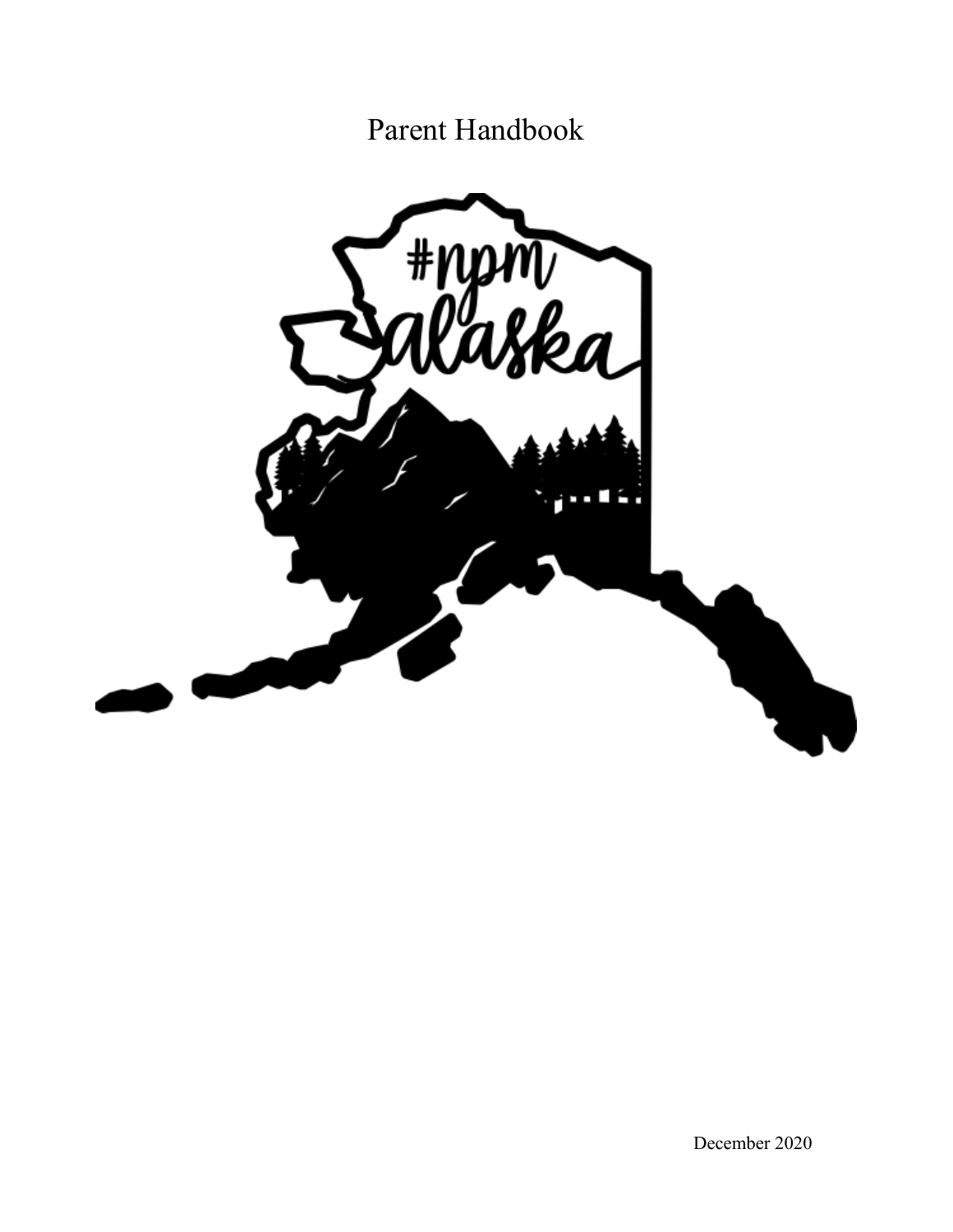# Table of Contents

Philosophy on Education Hours of Operation Daily Schedule Enrollment Fee & Payment Schedule Family Involvement Parent-Educator Partnership Substitute, Emergency, & Volunteers Discipline Policy Corporal Punishment Policy Video Camera- Security Field Trips Snack Time Supplies to be Provided by Parents Items from Home Television/Technology Pets & Plants on Premise Child Pick-Up Authorization Inclement Weather Closures Scheduled Closures Attendance: Vacations & Absences Penalties for Late Payment Record Keeping Privacy & Confidentiality Child Abuse & Neglect Firearms on Premise Medication of Premises COVID-19 Mitigation Plan or Other Such Mass Illness

Appendix A Appendix B Appendix C Appendix D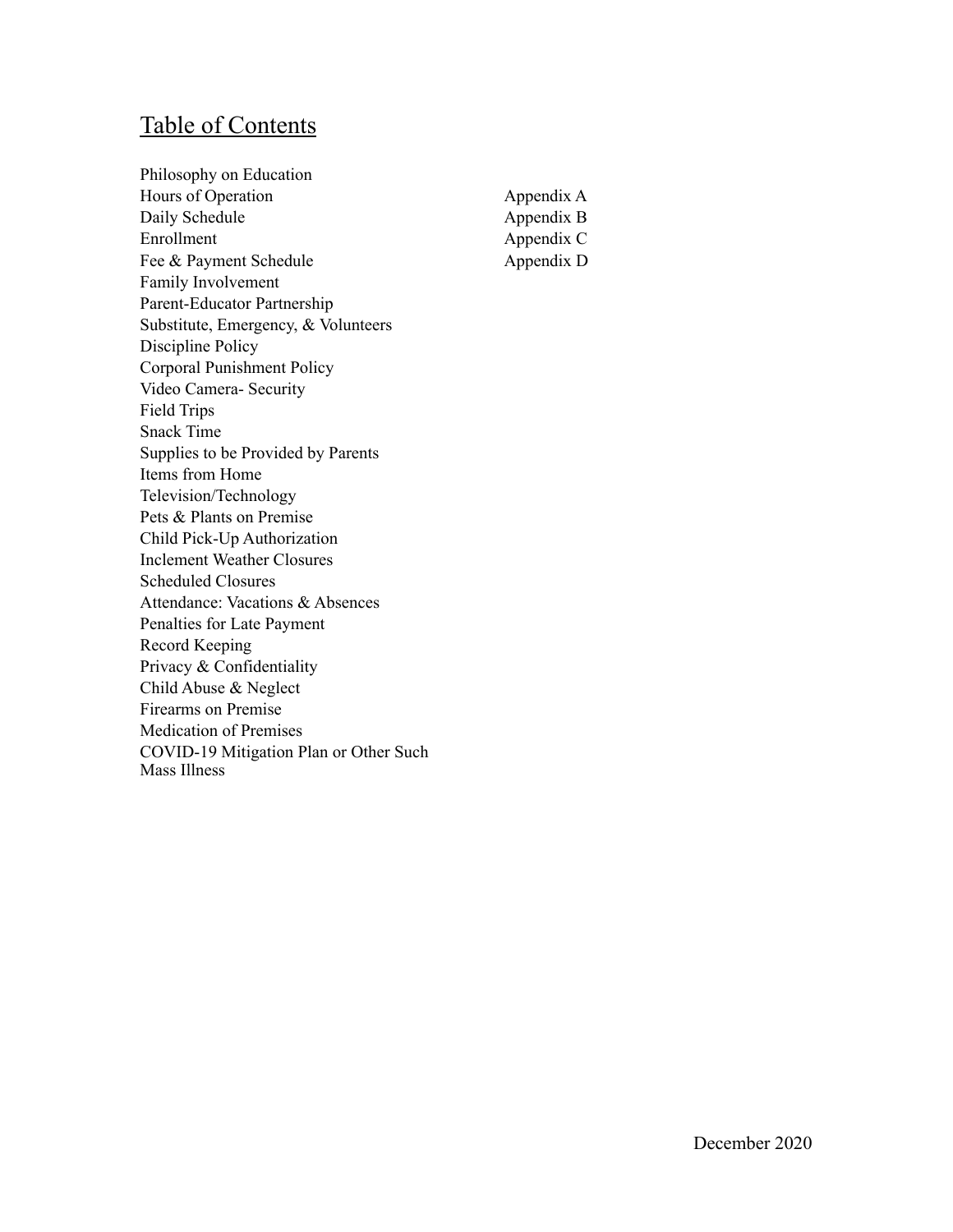### Philosophy on Education

At North Pole Montessori, LLC, our goal is to provide a secure environment where all children, parents and their families feel welcomed and valued. Children participate in a program of educationally challenging lessons and supportive personal interactions planned to foster their social, physical, emotional and intellectual development. All staff are responsible for working with children, parents, there family members, and other staff members in the spirit of collaboration and dedication. Children will always be under approved adult supervision to ensure the best possible safe environment.

Our education philosophy is that young children develop and learn best when they have opportunities to:

- Observe and be part of respectful, supportive and friendly adult-child and child-child interactions
- Engage in the experimenting, exploring, creating, discovering and idea-sharing which are all part of the children's activities adults describe as 'child's play'
- Make choices and become involved in activities that are personally and developmentally right for them

North Pole Montessori, LLC aims to offer the strongest developmentally appropriate practices for children from 2.5 years-6 years. This means the Montessori curriculum falls under the "primary" category which is also known as Early Childhood. The curriculum is geared to work from the most basic skills and to grow upon one another so the child is expanding in all areas of development and becoming a leader themselves.

# Hours of Operation

Our program offers a part-time schedule of 9:00 am-1:00 pm which is available Monday-Friday. Our program also offers a full-time schedule of 9:00 am-3:00 pm which is available Monday-Friday. A minimum of 3-days attendance is required to allow children an adequate chance for growth and development.

Our doors open at 7:00 am and close at 5:30 pm Monday-Friday. Before school care and after school care take place between 7:00 am-9:00 am and 3:00 pm-5:30 pm. Please refer to www.npmalaska.com for all pricing details.

#### Daily Schedule

| <b>TIME</b>     | <b>Description</b>                                                                                       |
|-----------------|----------------------------------------------------------------------------------------------------------|
| $7:00-9:00$     | Independent exploration and breakfast is available for those eating at school<br>(Before school program) |
| $9:00-11:30$    | Morning work cycle                                                                                       |
| $10:00 - 10:30$ | Snack will be available                                                                                  |
| $11:30-12:00$   | Lunch                                                                                                    |
| $12:00 - 12:30$ | Outside free play                                                                                        |
| $12:30-1:00$    | Quiet time, reading time                                                                                 |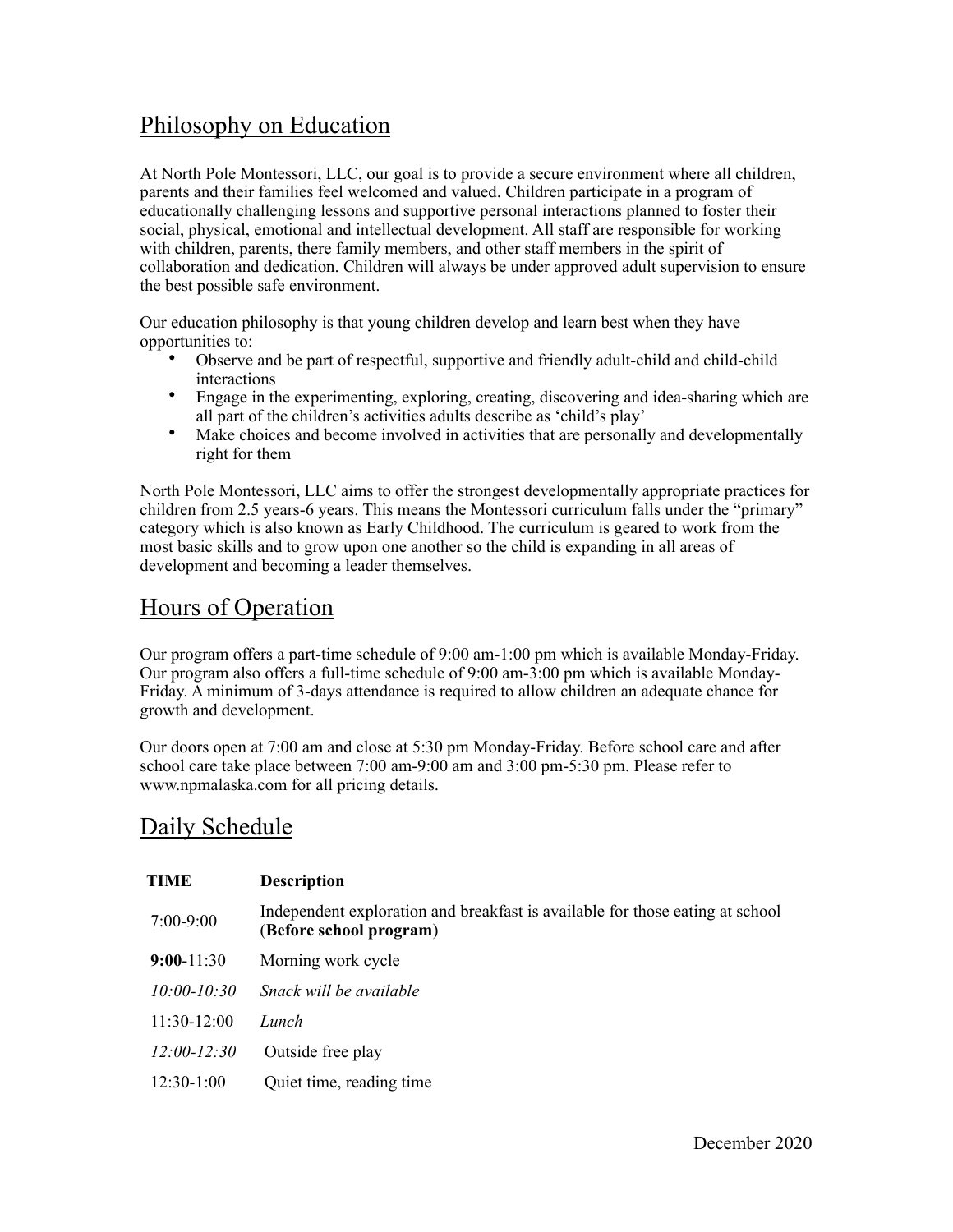| <b>1:00</b>   | <b>PT</b> release                               |
|---------------|-------------------------------------------------|
| $1:00 - 3:00$ | Afternoon work cycle/ FT release                |
| $3:00 - 3:30$ | Snack will be available                         |
| $4:00-5:30$   | Outside Play and pick-up (After school program) |

### Enrollment

North Pole Montessori, LLC is happy to accept children from the age of 30 months to 9 years of age for both preschool and Kindergarten, and Lower Elementary (1, 2, and 3 grade) curriculums. To enroll your child a non-refundable \$100 deposit is required to hold their spot along with a completed enrollment packet which can be found at the school. Along with the enrollment packet a copy of your child's up-to-date immunizations is required before they can enter into the classroom. If you chose not to immunize your child, please see the administrator for other required forms. An emergency card is also required before your child may begin attending the program. To be added to the waitlist, the \$100 deposit fee must be submitted and the waitlist will be visited in the order in which the deposits are received. A supply fee of non-refundable \$200 will be due August 1<sup>st</sup> of the coming school year or at the time of attendance. This fee cannot be prorated for time of attendance or refunded at the time of exit from the program.

# Fee & Payment Schedule

Payments may be made directly through PayPal monthly invoices, in cash, or with the Credit Card Authorization form kept on file with the school. Payment rates are set for a monthly amount for September 2020-August 2021. Invoices are emailed to the email provided on the Enrollment Contract by the  $28<sup>th</sup>$  of each month and must be paid by the  $10<sup>th</sup>$  of the month. Credit card payments drafted by the school will processed the 1st of each month or the next business day. Fees are charged as such regardless of attendance:

| $#$ of days                 | Part-Time $(9:00 \text{ am-}1:00 \text{ pm})$  | Full-Time $(9:00 \text{ am}-3:00 \text{ pm})$                  |
|-----------------------------|------------------------------------------------|----------------------------------------------------------------|
| 3                           | $$350/m$ onth                                  | \$400/month                                                    |
| $\overline{4}$              | $$500/m$ onth                                  | $$550/m$ onth                                                  |
| 5                           | $$650/m$ onth                                  | $$700/m$ onth                                                  |
| Before Care (7:00am-9am)    | After Care $(3:00 \text{ pm}-5:30 \text{ pm})$ | Full-Time Before & After                                       |
| $$10.00/day$ (drop-in rate) | \$10/day (drop-in rate)                        | \$175/month (before or after)<br>$$275/month$ (before & after) |
| Lunch Program               |                                                |                                                                |

2.5 years (30 months)-9 years

Select per option \$7.00/meal All Lunch option \$6.00/meal

Failure to pay will result in an immediate dismissal of the child. If payment arrangements are necessary due to a hardship, it must be communicated with the administrator. Failure to pay an invoice on time will result in a \$20 late fee. Any form of returned payment will also result in a \$20 fee.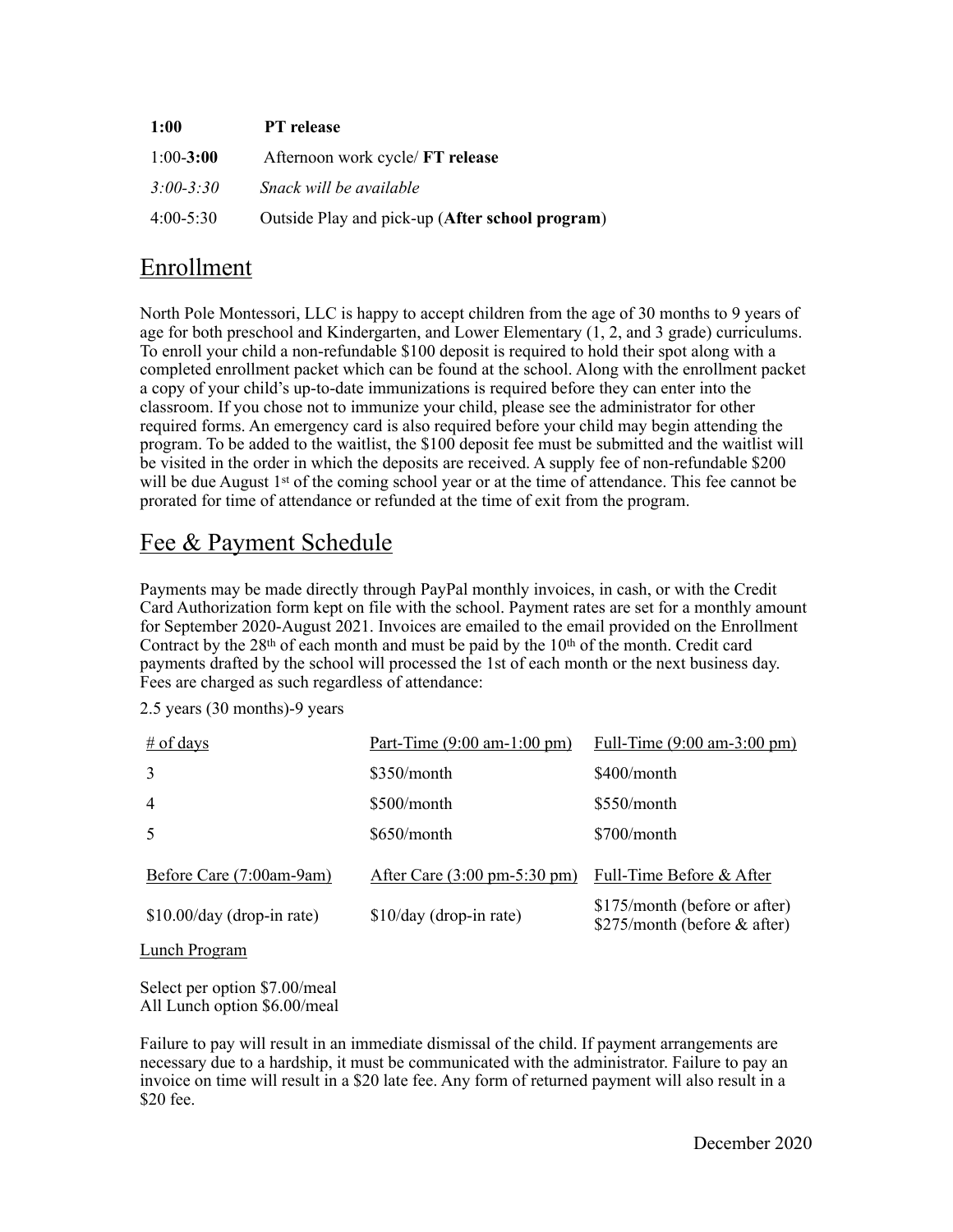# Family Involvement

The Montessori Method is a lifestyle learning where independence and growth must be fostered both in the program and at home. Thus, family involvement is as integral a component of highquality early childhood education as providing direct education and care to children. We respect and support families by maintaining ongoing communication between Educators and parents. Educators communicate with families through regular Parent-Educator communication, weekly folders containing work of children's learning, and a myriad of informal ways of staying on site and interact frequently with families, Educators and children. This way immediate concerns can be properly addressed before minor problems become big ones.

Volunteering in the classroom and observing all the different ways the Educators provide learning activities can be very eye opening. You will learn a lot about simple, fun activities you can do at home to advance your child's education and overall development.

### Parent-Educator Partnership

Corresponds with parents may be done verbally or by email. Records will be kept routinely documenting individual children's growth. The records track children's interests, skills and conceptual development. This data is used to write reports for parents to present at parent/ Educator conferences, and it is used to tailor curriculum to each child's learning needs in the class.

Parents are permitted to visit North Pole Montessori, LLC at any time. Feel free to join the classroom activities and accompany us on field trips, but keep in mind the three-hour work cycles and their importance in your child's development.

The ultimate goal of parent-educator communication is fostering a lifelong, rich relationship between a child and his or her parent(s).

### Substitute, Emergency, & Volunteers

In the event of emergency coverage, only adults who have completed the required background check will be asked to step in for the Administrator/Lead Teacher. On days when only a single staff member is available and emergency occurs, all parents will be notified of the situation and directed to pick up children if found necessary. Emergency Procedures are outlined in the Get Out Alive! Evacuation and Disaster Preparedness Plan posted at the entrance of the classroom. All emergency procedures will be reviewed and followed as outlined in the plan. A copy can be requested with the Administrator. Volunteers may come into the classroom, but will not be left without another supervising adult. All staff members undergo a background screening.

# Discipline Policy

It is strictly prohibited in our policy to physically discipline children (no spanking, hitting, or shaking). We do not believe in threatening, shaming, or belittling children for misbehavior. We never withhold or threaten to withhold food as a form of discipline, nor do we bribe children with food or any other treat in order to get them to comply.

Young children can struggle to communicate their needs as they work through their social and emotional development. Thus, yelling, throwing objects, and biting could occur. Corrective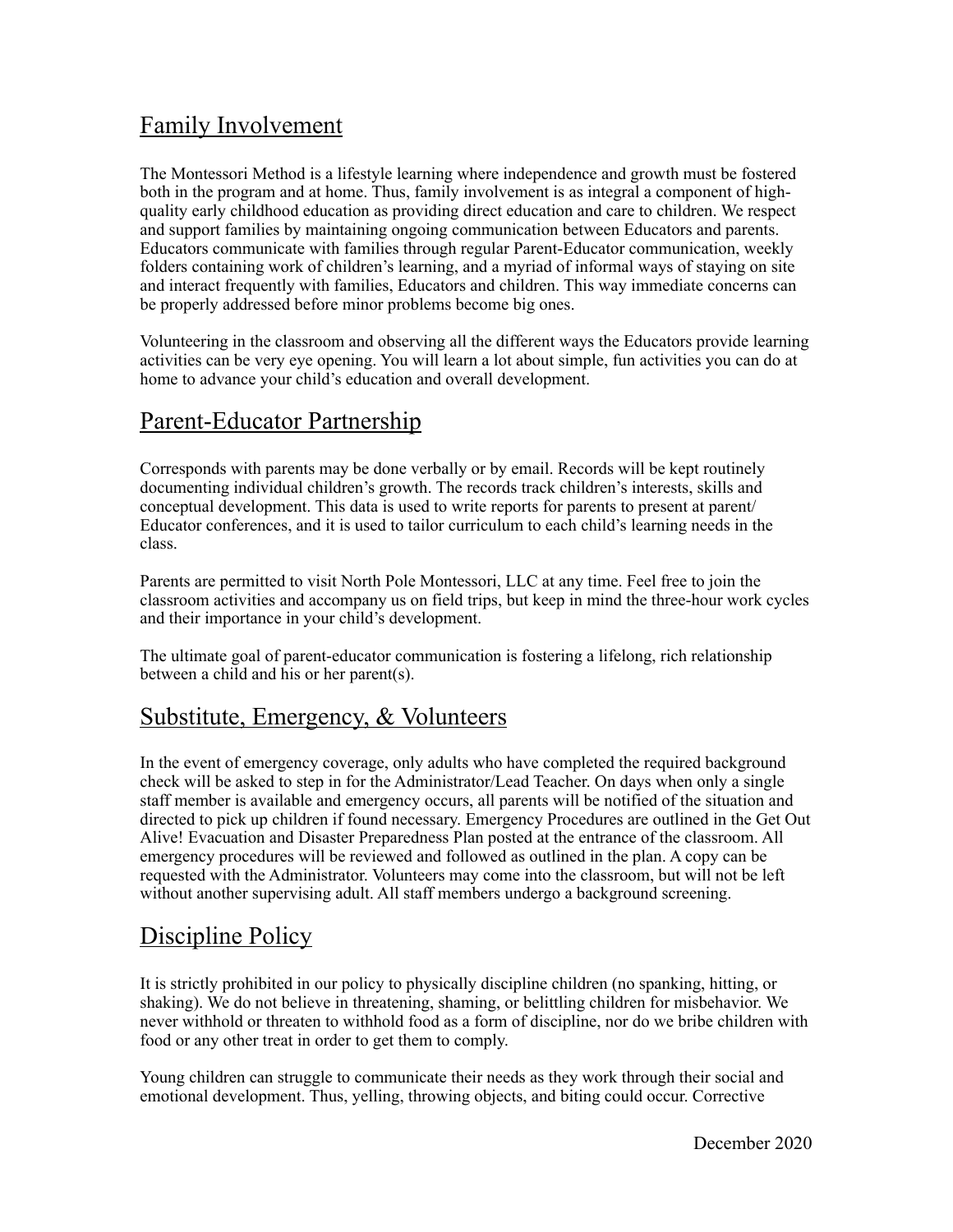measures such as verbal acknowledgment or redirecting attention to tasks will be used. These actions are never condoned behavior, but it is a clear understanding children must learn from their mistakes if behavior is truly to ever be changed.

Parents will be notified of issues seen with behavior in the classroom. If a pattern is recognized a behavior action plan will be developed between Educators and parents. If behavior becomes too dangerous for the child or others in the program, dismissal may be required immediately which will be at the discretion of the program administrator.

Classroom Educators embrace and uphold a few basic rules and routines and give warnings and reminders (for scheduled transitions as well as for rules of behavior). Gently and consistently, Educators insist on compliance. In general, we try not to say 'no' and 'don't', instead we communicate with "no thank-you". Educators make an effort to frame directions in positive language (instead of 'don't run', we say 'walking feet').

# Corporal Punishment

Meeting requirements of the Alaska Department of Education & Early Development and as stated in our discipline policy, no child will be disciplined by means of corporal punishment at North Pole Montessori. In the unfortunate event that a staff member violates this policy, the staff member will be counseled and corrective action will be taken up to and including termination.

# Video Camera-Security

To provide additional security measures for students and staff, video cameras have been installed in the Children's House classroom, Elementary classroom, and on the playground. If an incident arises the school administrator will offer footage to the parties involved or a parent may request footage for an incident in question. Footage is stored in our system for a total of 27 days (standard app availability), please note this does require time sensitivity with a request. Beginning December 1, 2020 (denials prior to this date were made in an area where they could be captured on recording, but due to storage retainment this is not a sufficient method) an incident report will be filled out with a date and time stamp to the video in question. The individual or parties involved, depending on the particular incident, will be offered the chance to view the video or decline. If the video is declined, this will be documented and the declining party will be asked to sign in acknowledgment they have declined to view. If accepted, the video link will be emailed by the school administrator for record of receipt. Video footage is not be shared via text message, email, social media, or in any other form by any parties, other than the school administrator during the initial presentation. Failure to comply with this policy may result in dismissal from the program or further actions deemed necessary for student, staff, or program security.

# Field Trips

When completing your initial child registration form, you will have the option to permit your child to accompany the class on regular neighborhood outings, such as nature walks. These walks may replace any outdoor time when the group home playground is otherwise not available.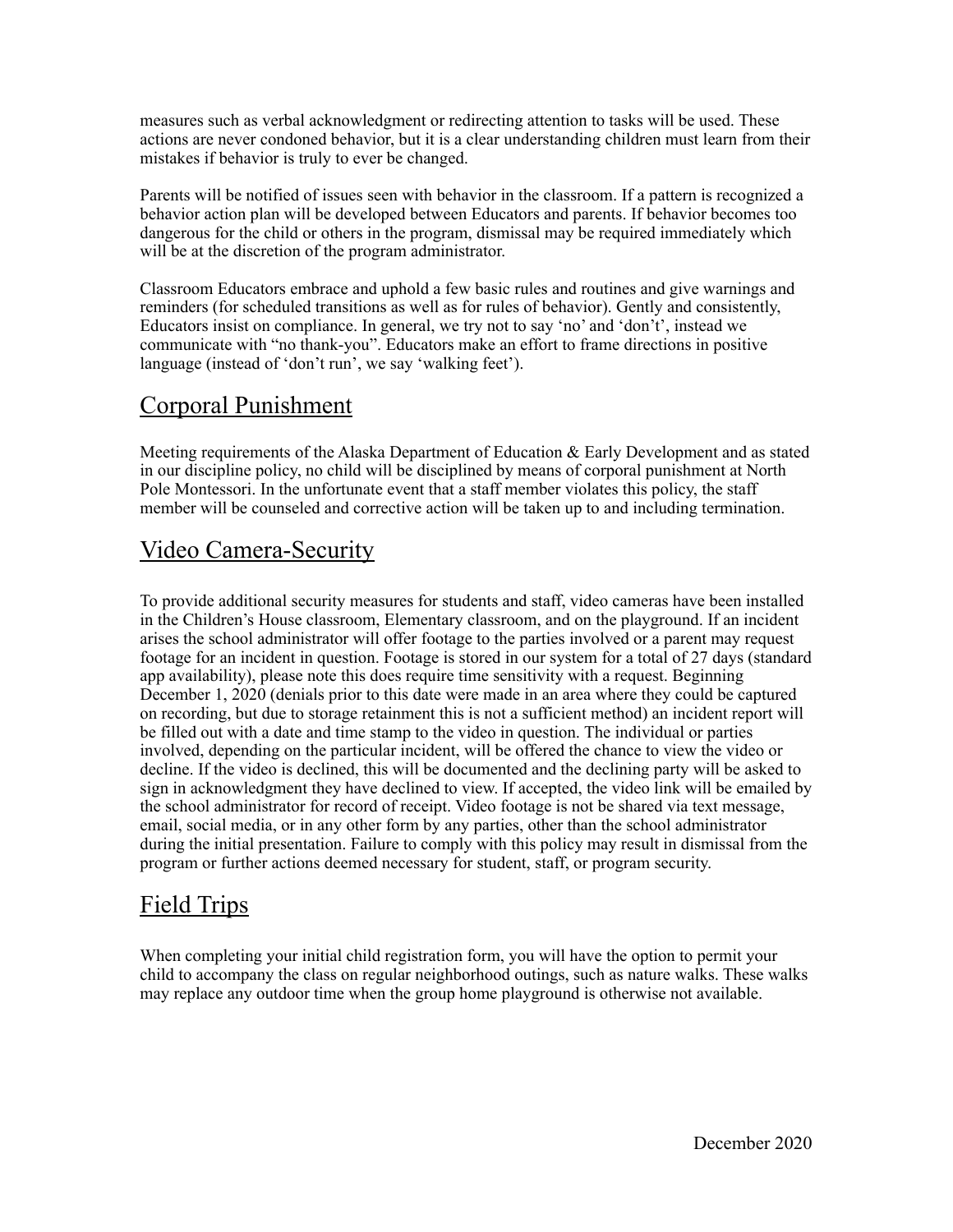In most cases, parents are welcome to come along on any formal field trip. Note that our educators always bring along cell phones and can be reached at any point during a trip. Transportation for field trips will be done in a North Pole Montessori School insurance covered vehicle unless otherwise found necessary. Travel details for any field trips will be included as necessary. A permission slip will be available the morning of a scheduled field trip which requires a parent signature for a child to attend the activities.

# Snack Time

We are a peanut and gluten friendly environment. For gluten free children we do our best to accommodate snacks with fresh fruits and vegetables, but unfortunately cannot guarantee all snacks will meet specifications. If your child has any food allergy it is important to discuss the matter with the administrator to find the best options for food. Snack time generally consists of fruits, vegetables, cheese and crackers, granola, yogurt, and smoothies. We try to provide organic and natural diets for the betterment of the student body. Snack is provided for 30 minutes where children can serve themselves when they find a moment to break from their current lesson.

# Supplies to be Provided by Parents

Lunches: Children must bring lunch from home as there will not be any provided from the program unless selected by a parent on the monthly signup genius menu.

Clothing: Weather appropriate attire!!! Children need the opportunity for free outdoor play which will be conducted outside whenever permitted up to -20. An extra pair of clothing should be included for any accidents, messy outdoor play, or craft time mishaps.

Indoor shoes: A pair of no slip shoes are required for indoors. These are separate shoes then what is worn to and from school or used for recess time. This ensures cleaner work spaces for the children and eliminates the spread of illness and disease. This is also a Fire Marshal requirement to ensure children have shoes on their feet in the case of an emergency or during a fire drill.

### Items from Home (including Birthday Parties)

Comfort items and family photographs can help a child feel more secure away from home. Toys from home can create problems at school. If you are wondering about what your child can bring to school, and what should stay home, please ask.

Talk to the Educator before if you wish to provide treats to celebrate your child's birthday. The Educators will help you decide what and how much to bring. Also if the preparation may be a great lesson opportunity during school hours.

### Television/Technology

No outside technology devices will be allowed in school unless specified for a special activity/ occasion. Television at school is limited to educational programs which assist in delivering certain lessons. Yoga activities or other movement activities may also be delivered through television. All videos, movies, and activities will be previewed to ensure appropriate content. Regulations prohibit no more than 1.5 hours of television, movie, computer, or games in a 24 hour period. Although not used in the program, computer learning activities must not exceed 2 hours per day.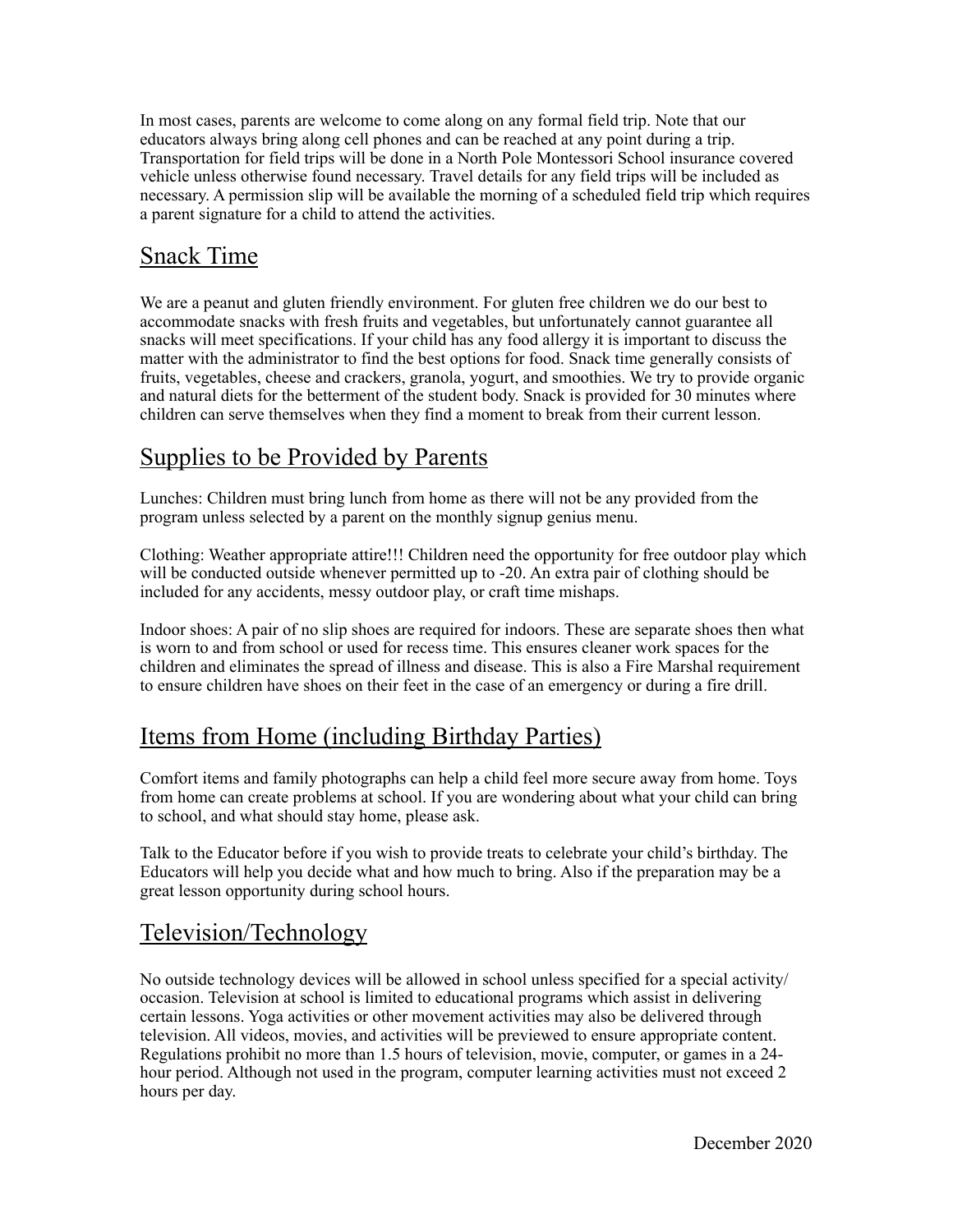# Child Pick-Up Authorization

Children are only permitted to be picked up by those the enrolling parent(s) authorize. These persons are listed on the pick-up card. Keep the list up-to-date. If you need to ask someone to pick up your child who is NOT on the card, please notify us ahead of time, in writing. Anyone picking up a child should be prepared to supply photo identification, which will be copied and kept on file.

When dropping off or picking up your child, NEVER leave your child unattended. DO NOT leave children of any age unattended by parked vehicles. All children must be directly supervised (within eyesight) of an adult family member or one of our staff members.

#### Inclement Weather Closures

North Pole Montessori, LLC aims to notify parents at least 24 hours in advance of any anticipated closures due to inclement weather, most notably in the case of a major snow or ice storm, but generally only in extended power outage situations. It is possible that in some cases 24-hour's notice is not available. All family members will be notified by phone of any group home closures as soon as possible. If you do not receive a phone call regarding a weather related closure, assume the group home is open as usual.

### Holiday Closures

Please refer to northpolemontessori.com for scheduled school closures. Any dates listed here which do not result from an emergency situation will be available 30 days prior to closure. Note North Pole Montessori School does not observe the Fairbanks North Star Borough School District Schedule.

### Attendance: Vacations and Absences

It is understandable that at times families get busy and a late arrival is unavoidable. Where at all possible, please be sure to drop-off your child on time. Late arrivals can disrupt daily routines for your child, as well as the class in entirety. If you know your child will be more than 15 minutes late, please call or text directly to notify your educator.

Vacations are a great opportunity for all families to experience. When a vacation has been scheduled, school absences should be discussed with your educator directly. You will be responsible for all group home fees during this time. This is important to continually provide quality food, material, and education. If payment is not made for vacation/extended absences, the child's slot can no longer be guaranteed upon return.

If your child becomes ill with a fever, it's important to keep them home for the day (refer to Appendix A below).

# Penalties for Late Pick-Up

When not previously discussed, 5.00 per minute will be charged for late pickup past 5:05pm. There are times of emergency or unavoidable circumstances where communication is essential!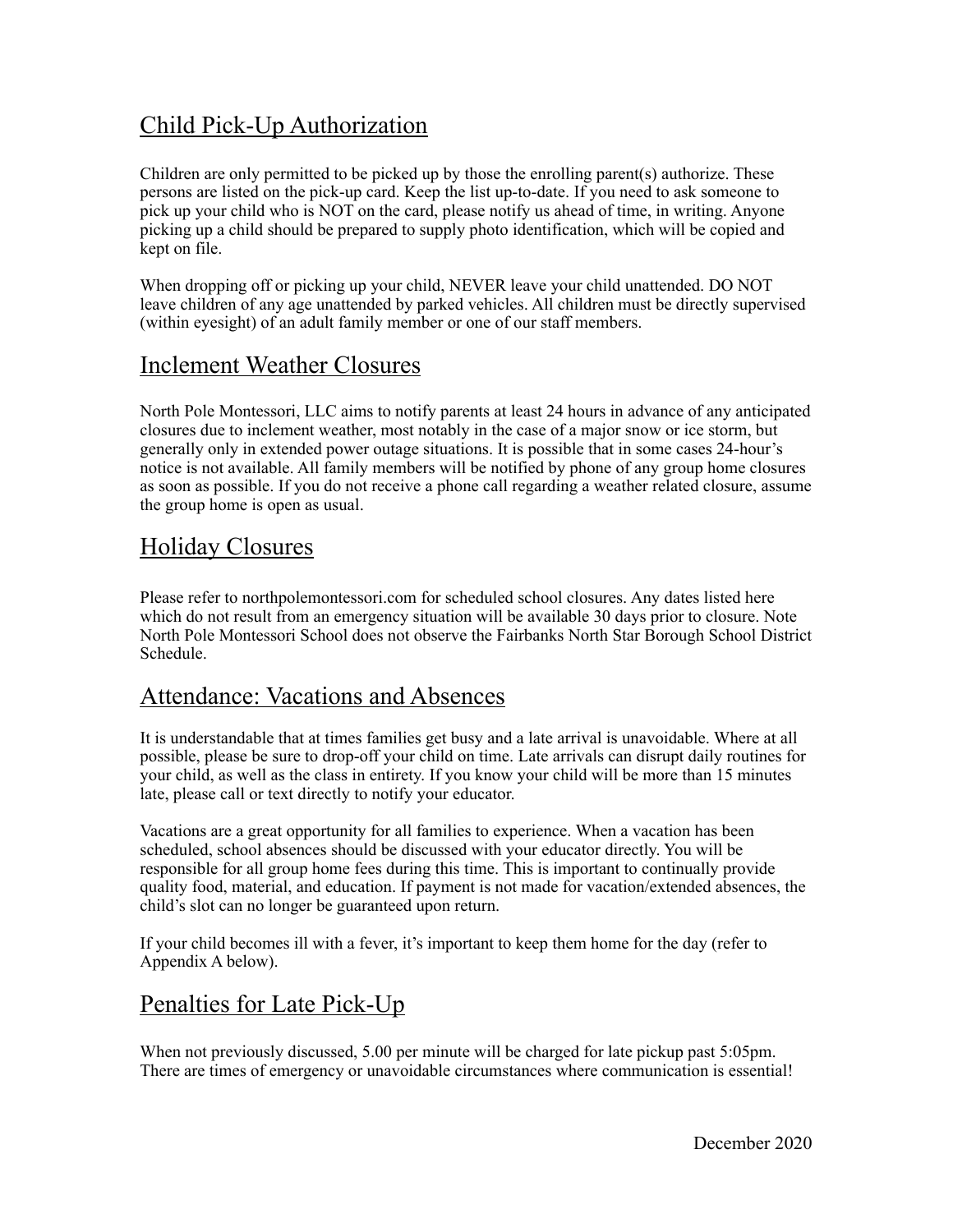### Record-Keeping

It is extremely important to tell us about changes in home address, home phone number, workplace (or school), work (or school) address, work (school) telephone, and cell phone of parents in the home, emergency contacts and all those authorized to pick up the child. For your child's welfare we must be able to reach you (or your alternative emergency contacts), all day, every day. Keep us informed daily of phone number changes.

All pertinent information related to your child's health should be updated regularly, including allergies, food restrictions, medical procedures, health conditions, your pediatric health provider's name, address and phone number. Also include your child's health insurance information.

# Privacy and Confidentiality

Types of information which are kept confidential and shared only with those who need it to carry out their jobs include: medical history including any current or suspected medical problems; family status; financial information; and other personal issues like family matters or children's behaviors.

Access to written records is restricted to administrative staff, state monitors, and the Educators directly responsible for the child. In order for records to be released to any other person, school or agency, written permission is needed from the child's parent.

Areas of concern (like problem behavior or other special needs) are discussed with parents in private and in a problem-solving manner, respecting the roles we all can play in helping children feel competent and successfully become part of the group.

### Child Abuse/Neglect

If there is any abuse or neglect suspected of any children in our care, our team is required to report it to Child Protective Services. If our team has reason to believe that any family member or guardian picking up a child is under the influence of drugs or alcohol, an emergency contact will be called to pick up the child. If the impaired individual is insistent on leaving with the child, the incident will immediately be reported to the authorities.

### Firearms on the Premise

No one is advised to carry a weapon onto the property without preauthorization from the Administrator.

### Medication on Premises

If your child is on medication, try to arrange the medication schedule so your child does not need the medicine at school. If this is not possible, and if the medication is prescription (or accompanied by a doctor's note), we can administer as designated on the label. Medications must arrive in their original packaging and contain the child's name if it is a prescription. Please provide us with any medications that your child would need in an emergency (for example, asthma medications, or an EpiPen for allergic reactions). Under no circumstances may children hold their own medicines, and medications may never be kept in children's cubbies. Any medication must be accompanied by a Medication Permission Slip before it may be administered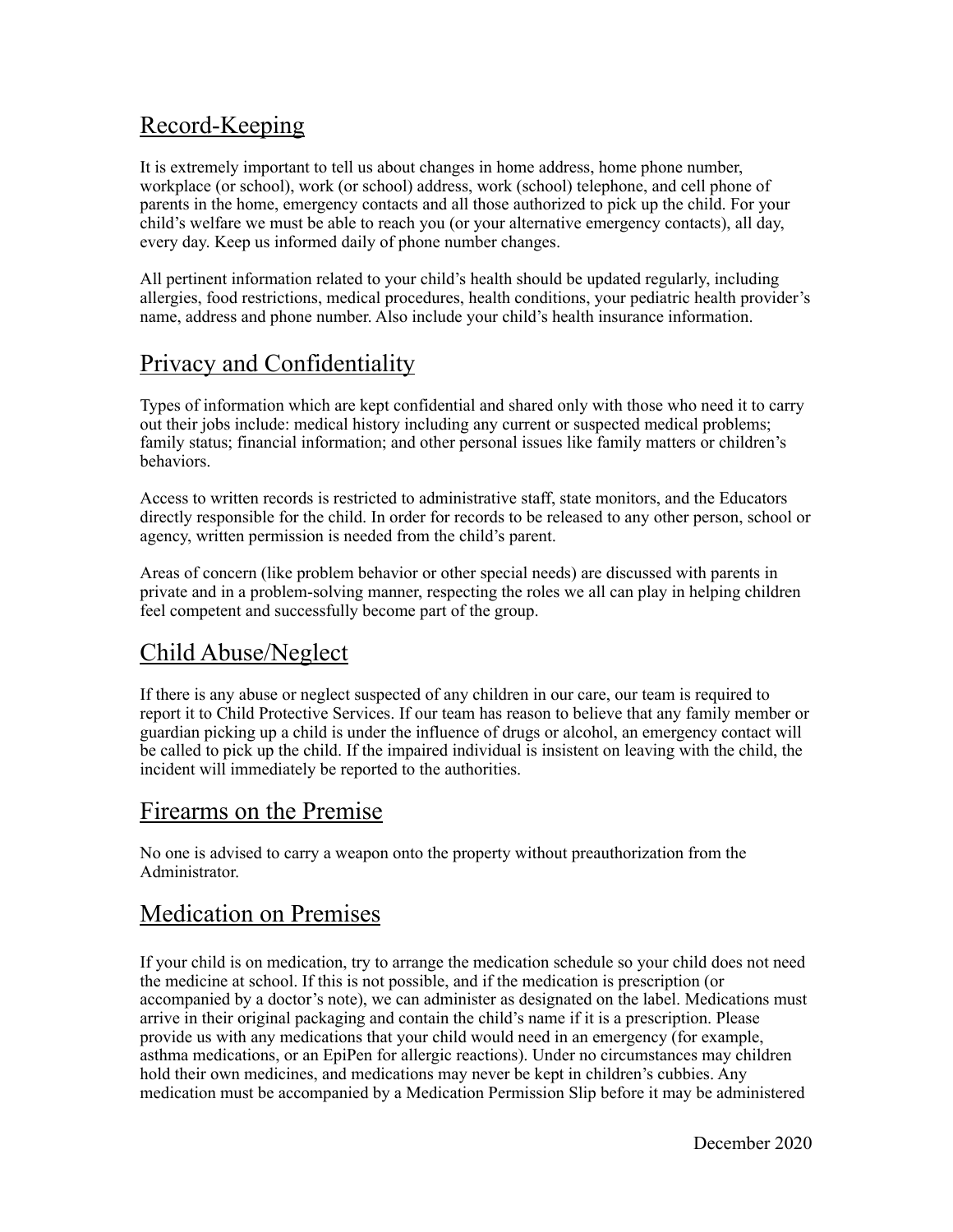to a child. Medication administered at school will be logged without exception on a medication log.

### COVID-19 Mitigation Plan or Other Such Mass Illness

At any point the Governor of the State of Alaska may make amendments to our normal operating procedures, to include temporary closure. We will continue to follow the advisory of the State of Alaska, which at this point allows for a COVID test within 72 hours of travel or a 10-day quarantine. This applies to both student and/or family members. If a family member is quarantined in the same household and can come into contact with the child attending the program, North Pole Montessori LLC will require the child to be kept home for the 10 days of self-quarantine.

To comply with the 2020 CDC school reopening guidelines, the following procedures will be followed to the best of our ability to ensure the environment is safe for all in attendance. In the interest of sanitation, shared materials will be greatly decreased in the classroom. When at all possible, each child will have their own designated materials. When shared materials are required, sanitation of the material will be conducted between uses. Children will also be directed to wash their hands both before and after touching any shared materials. Children and staff who fail to provide a pair of inside shoes available for the day will be sprayed upon entrance into the program and hand sanitizer will be administered between each physical contact when hand washing is not available. The classroom tables, door handles, light switches, etc. will be disinfected hourly. Due to the nature of cleanliness and distraction from the classroom, children exhibiting signs of poLy-training issues will be excused from the program at the discretion of the director. Multiple occurrences per week or consist occurrences will be considered when making this difficult decision.

-Children are not required to wear masks but are encouraged to when over the age of 2. A mask must be kept at school for use if a child becomes ill or if the need arises for the student body to wear one in the building. Disposable masks are available for any child unable to provide their own.

-All staff members will be required to wear masks when possible. Staff is advised to wear masks when bringing children to and from the drop-off and pick-up line, when interacting with adults, and while serving a snack or assisting with lunch.

-Temperature checks will be done for each staff member and child before they enter the classroom. Any person with a temperature of 100.4 or higher will not be permitted to enter the classroom. If a child begins to show any signs of illness, they will immediately be separated from the group and an authorized adult will need to come pick-up in a timely manner. A fever must not be present without medication for an additional 24 hours before the individual exhibiting signs of illness is welcomed back into the classroom.

-New students will be required to present a negative COVID test upon entrance of their first day of school. The test should be done a maximum of 72 hours beforehand when permissible.

-Parents/legal guardians, siblings, or any other individual not enrolled in the program or currently on staff with North Pole Montessori, LLC are not permitted in the classroom without prior arrangement. All pickup and drop-offs will be conducted by a staff member at each individual car.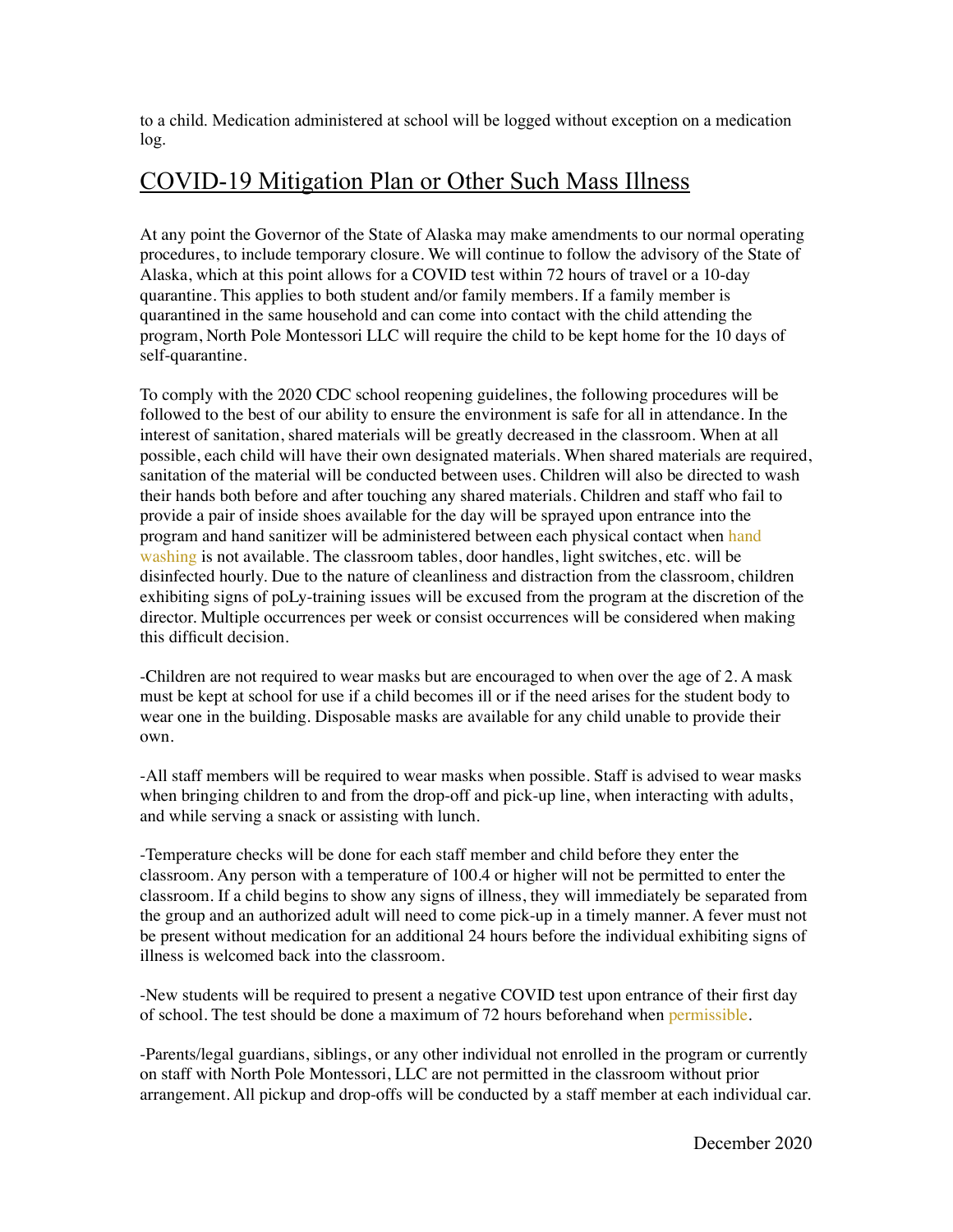Signage is clearly marked on the front door explaining anyone showing any signs or symptoms of COVID-19 are not allowed to enter the premise. If a staff member or child becomes ill and tests positive with COVID-19, the school will be closed for a minimum of 72 hours to allow for the natural disinfecting process. The school will then be cleaned thoroughly before admittance of any individual.

## Appendix A: Illnesses or Symptoms

Please do not bring your child into the group home if they have any of the following illnesses or symptoms. If you are unsure about whether you should bring your child into the group home, please contact us.

- A) The illness prevents the child from participating comfortably in activities as determined by the staff;
- B) The illness results in a greater need for care than the staff can provide without compromising the health and safety of the other children as determined by the staff;
- C) The child has any of the following conditions, unless a health professional determines the child's condition does not require exclusion:
	- Appears to be severely ill this could include lethargy/lack of responsiveness, irritability, persistent crying, difficulty breathing, or having a quickly spreading rash
	- Temperature, oral temperature 101 or greater, axillary (armpit) temperature 100 or greater, accompanied by behavior changes or other signs or symptoms of illness
	- Uncontrolled diarrhea, defined by more watery stools, decreased form of stool that is not associated with changes of diet. Exclusion is required for all diapered children whose stool is not contained by the diaper, and toilet-trained children if the diarrhea is causing 'accidents'. Readmission after diarrhea can occur when diapered children have their stool contained by the diaper (even if the stools remain loose) and when toilet-trained children do not have toileting accidents. Special circumstances that require specific exclusion criteria include the following:
		- o Toxin-productin E coil or Shigella infection, until the diarrhea resolves and the test results of 2 stool cultures are negative for these organisms.
		- o Salmonella serotype Typhi infection, until diarrhea resolves. In children younger than 5 years with Salmonella serotype Typhi 3 negative stool cultures are required
		- Blood or mucus in the stools not explained by dietary change, medication or hard stools
	- Vomiting two or more times in the previous 24 hours unless the vomiting is determined to be due to a non-communicable condition and the child is not in danger of dehydration
	- Persistent abdominal pain (continues more than 2 hours) or intermittent pain associated with fever or other signs of symptoms
	- Mouth sores with drooling unless the child's physician or local health department authority states the child is non-infectious
	- Rash with fever or lethargy / decreased activity until a physician has determined the illness not to be a communicable disease
	- Tuberculosis, until the child's physician or local health department authority states the child is on appropriate treatment and can return
	- Impetigo, until 24 hours after treatment has begun
	- Streptococcal pharyngitis (i.e. strep throat or other streptococcal infection), until 24 hours after treatment has been started
	- Head lice (pediculosis), until after the first treatment
	- Scabies, until after treatment has been given
	- Varicella+ (chicken pox), until all lesions have dried and crusted (usually six days)
	- Persistent abdominal pain (continues for more than 2 hours) or intermittent abdominal pain associated with fever, dehydration, or other sign or symptoms of illness
	- Rubella+, until 6 days after rash appears
	- Pertussis+, until 5 days of appropriate antibiotic treatment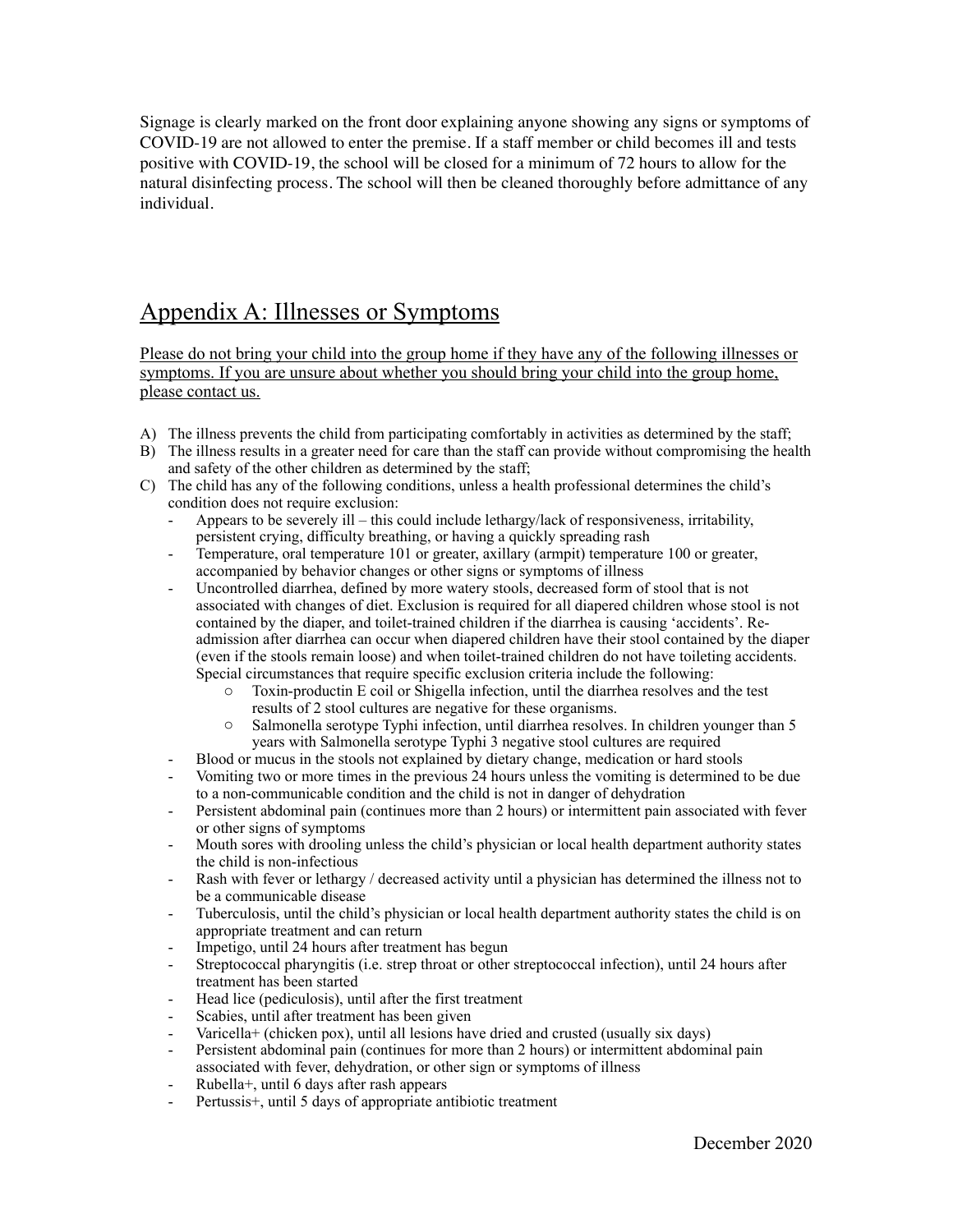- Mumps+, until 5 days after onset of parotid gland swelling
- Measles+, until 4 days after rash appears
- Hepatitis A virus infection, until 1 week after onset of illness or jaundice or as directed by the health department

# Appendix B: Conditions That Do Not Require Exclusion

The following conditions do not require exclusion to control spread of disease to others.

- Common colds, runny nose (regardless of color or consistency of nasal discharge), and coughs
- Watery eye discharge without fever, eye pain, or eyelid redness
- Yellow or white eye drainage that is not associated with pink or red conjunctiva (i.e. the whites of the eyes)
- Fever without any signs or symptoms of illness in children who are older than 4 months. For this purpose, fever is defined as a temperature above 101 orally or 100 in the armpit. Fever is an indication of the body's response to something, bit is neither a disease nor a serious problem by itself. Body temperature can be elevated by overheating caused by overdressing or a hot environment, reactions to medications, and response to infection. If the child is behaving normally but has a fever, the child should be monitored, but does not need to be excluded for fever alone
- Rash without fever and behavior changes
- Lice or nits without lice (exclusion for treatment may be delayed until the end of the day). The child will need to receive a medicated shampoo treatment before they are permitted back into the program. The manufacturers or doctor recommendations should be followed for any additional treatments. If nits are still present after 2 treatments, the child may be required to provide a doctors not to indicate treatment for Lice and/or Nits are being conducted.
- Ringworm (exclusion for treatment that may be delayed until the end of the day)
- Thrush (i.e. white spots or patches in the mouth)
- Fifth disease (slapped cheek disease, parvovirus B19)
- Methicillin-resistant Staphylococus aureus, or MRSA, without an infection or illness that would otherwise require exclusion. Known MRSA carriers or colonized individuals should not be excluded
- Pinkeye (bacterial conjunctivitis). Pink or red conjunctiva with white or yellow eye mucus drainage (signs of bacterial infection), often with matted eyelids after sleep and eye pain. Exclusion is no longer required for this condition after a doctor's advice and/or medication has been administered (according to medication guidelines). Health professionals may vary on whether to treat this condition with antibiotic drops. The role of antibiotics in treatment and preventing spread is unclear. Most children with pinkeye get better after 5 or 6 days without antibiotics. Parents should discuss care of this condition with their child's health professional, and follow the health professional's advice.
- Cytomegalovirus infection
- Chronic hepatitis B virus infection
- Human immunodeficiency virus (HIV) infection. Exclusion of an HIV-infected child whose immunologic deficiency poses a risk from exposures of the HIV-infected child to other children's infections should be decided on a case-by-case basis by health professionals
- The presence of infectious germs in stool or urine without illness symptoms (exceptions include potentially serious organisms [ex. Escherichia coli (E Colt) 0157:H7 or Shigella must be excluded until 2 stool cultures are negative and the child is cleared to return by local health department officials. Children with 5 serotype Typhi must be excluded until 3 stool cultures are negative, and they are cleared by health professional or local health department officials

### Appendix C: Emergency Medical Services

Call 911 immediately for any of the following situations:

- Anytime you believe a child needs immediate medical assessment and treatment that cannot wait for parents to take the child for care; fever in association with abnormal appearance, difficulty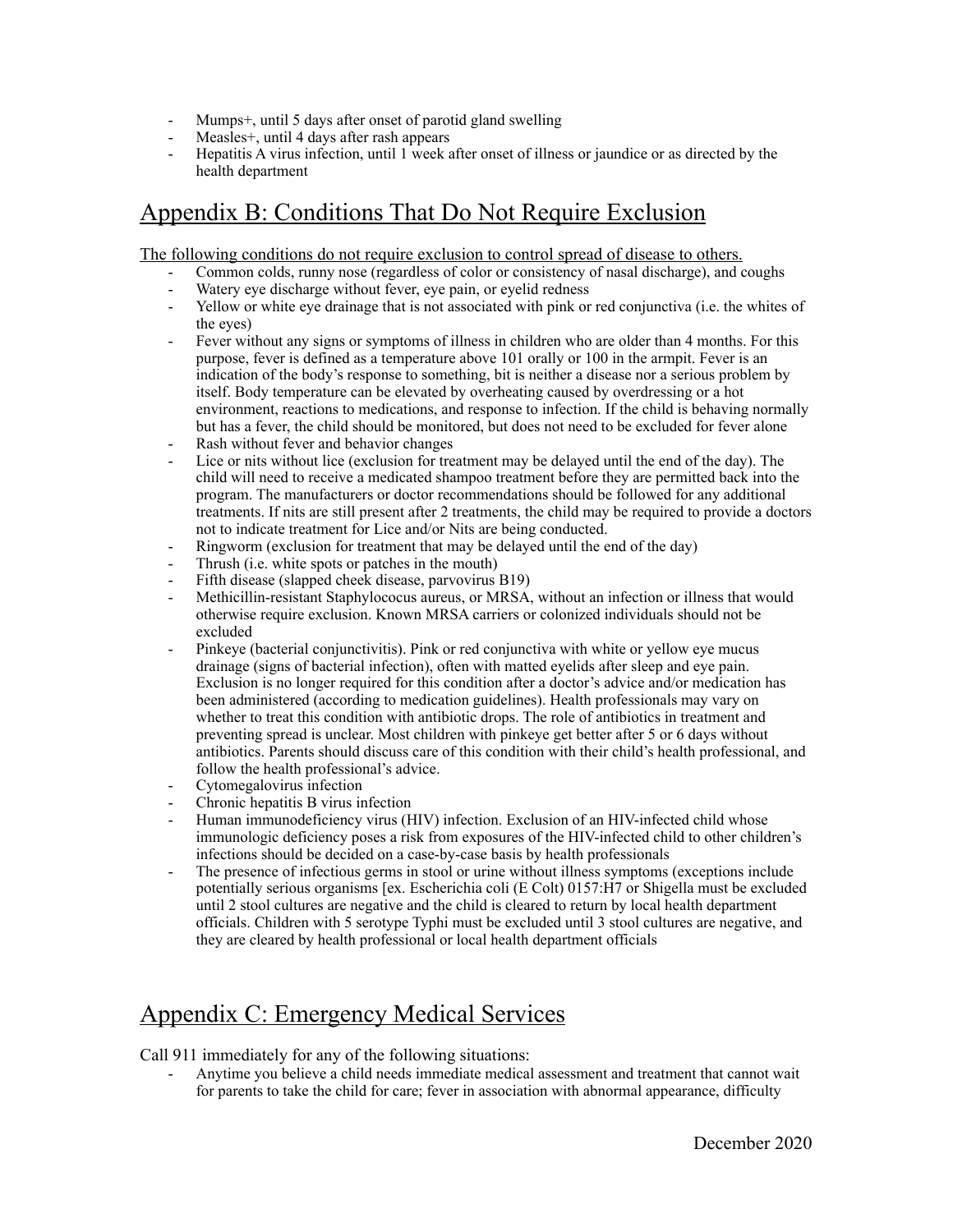breathing, or a problem with circulation indicated by abnormal skin color, such as looking exceptionally pale, having a bluish tone, or having skin that is exceptionally pink

- Multiple children affected by injury or serious illness at the same time
- A child is acting strangely, is much less alert, or is much more withdrawn than usual
- Rhythmic jerking of arms and legs and a loss of responsiveness (seizure except for a child who is known to have seizures and for whom a care plan is in place for management of seizures without calling 911)
- Vomiting blood
- Severe stiff neck (limiting child's ability to put his or her chin to chest) with headache and fever
- Severe dehydration with sunken eyes, lethargy, no tears, and not urinating
- Suddenly spreading purple or red rash
- A large volume of blood in the stools
- Hot or cold weather injuries (e.g., frostbite, heat exhaustion)

Situations that require urgent medical attention (these conditions do not necessarily need EMS or ambulance transport if parent notification and transport to medical care can be achieved within an hour or so):

- Fever in a child of any age who looks more than mildly ill
- Appearing and acting very ill for a child of any age
- Severe vomiting and/or diarrhea
- An injury that may require medical treatment, such as a cut that does not hold together after it is cleaned
- Any animal bite that breaks the skin
- Venomous bites or stings with spreading local redness and swelling, or evidence of general illness
- Any medical condition that is outlined in the child's care plan as requiring medical attention

#### Appendix D: Emergency Response Plan

The following are recommended actions to take in an emergency:

- Whether a crisis takes the form of a family emergency, local disaster or a national event, follow your usual family routines as closely as possible. Eat meals, go to bed and spend your time together in much the same way as you typically do. If an emergency strikes when children are at school, we will follow our daily program with as little disruption as possible, too. Children feel secure with familiar routines. It helps them sort out what has changed, and what will stay the same. If children can count on parents and Educators to remain calm, answer their questions openly and honestly and respond reassuringly to their anxiety and fear, they will learn how to cope with crisis situations.
- The director will contact local, state, and federal officials, and listens to the news to stay on top of what is happening and how we should respond. As soon as we receive instructions from the authorities, the director meets with the management team to execute the recommended course of action.
- Administrators will quietly inform Educators of the situation. We ask all adults Educators and parents – to limit discussion of traumatic events around the children.
- Likewise, we suggest you limit children's exposure to news reports of disasters on TV or on the radio at home. We respond to questions openly and honestly, but with comfort and reassurance.
- Administrators and Educators will develop plans and ensure that usual routines with children are followed with as little disruption as possible.
- We will remain available to field incoming phone calls.

#### Immediate Emergency Evacuation

If building occupants are in any immediate danger, we will evacuate immediately. We will follow the usual evacuations routine that we practice. We always bring attendance sheets and emergency information for all enrolled children whenever we evacuate. On the rare occasion that we evacuate and can't return to the group home, we telephone parents and ask that children be picked up from our emergency location.

If you arrive to drop off or pick up your child and we're in the midst of an evacuation, you may not know if this is practice or a real emergency. It is critical that we keep track of each and every child in our care